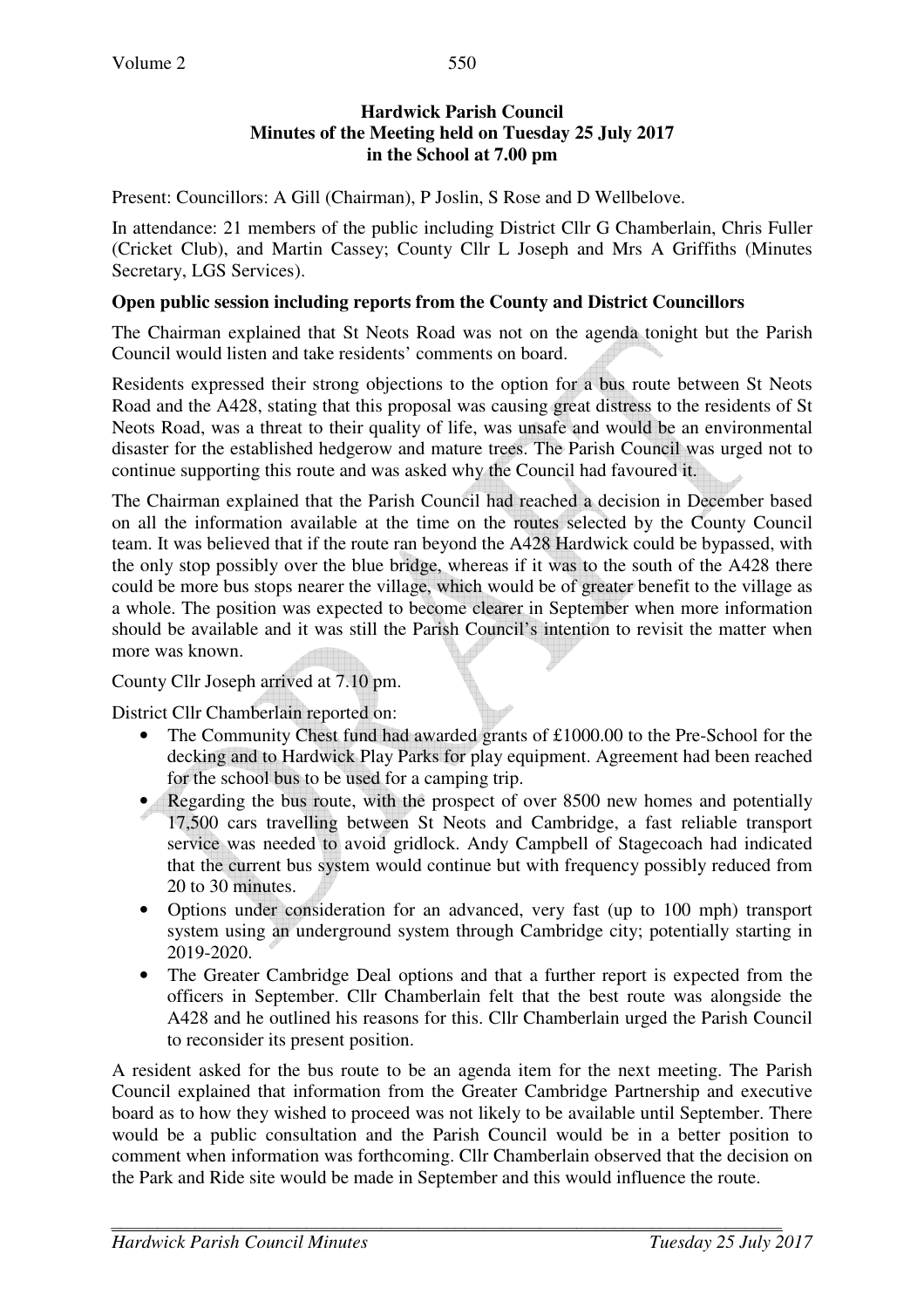Volume 2

County Cllr Joseph reported :-

- the officers and the Mayor were now talking about future proofing which would involve segregation of the transport. In response to a question Cllr Joseph suggested that the Mayor would want the scheme to move forward quickly and favoured light rail.
- Work with the the National Cambridgeshire Board and Royal British Legion
- The East-West rail meeting will take place in September.
- Fostering and CCC's role as corporate parents to nearly 700 children. Foster families are needed in Cambridgeshire.
- NHS check ups
- Renewable energy
- Cllr Joseph is waiting to hear whether she will be a governor at Hardwick School.
- The road maintenance budget.

A resident asked whether a decision on the location of the Park and Ride site determined that there would be a busway. Cllr Chamberlain replied that the route could involve rail or a rapid transit system. Cllr Joseph explained that the Greater Cambridge Partnership was still focusing on the Madingley area, not the Hardwick tranche.

A resident raised the poor state of repair of the footpaths. Cllr Joseph asked that she be informed of the location of any problems officers would come out. Residents were asked to let her know of any outstanding issues or concerns.

- **1. To approve apologies for absence** Apologies were received from Cllrs Humphries and Skingle (both out of parish).
- **2. To consider any applications to fill the casual vacancy** None.

## **3. Declaration of interests**

3.1 To receive declarations of interests from councillors on items on the agenda and details of dispensations held

Cllr Rose declared a non-pecuniary interest in item 7.1.2 as he knew the applicant, and indicated that he would not speak or vote.

Cllr Gill declared an interest in item 8.1 as a member of the trustees of the Community Hall and that he had sought a dispensation.

3.2 To receive written and grant any requests for dispensation as appropriate for items on this agenda None.

**4. To approve the minutes of the previous meeting on 27 June 2017** 

RESOLVED that the minutes of the meeting on  $27<sup>th</sup>$  June be approved and signed by the Chairman as a true record, after the following amendments: under item 3.1, line 1, to read "non-pecuniary interest" and under item 7.1.6, reference should read " $S/2212/17/FL$ ." (Prop PJ, 2nd DW, unanimous)

#### **5. Matters arising and carried forward from the last or previous meetings for discussion/decisions**

5.1 (5.3) Proposed community minibus report to consider how this is to be progressed RESOLVED that Mr Cassey should speak to his report and recommendations during this item.

RESOLVED having considered Martin Cassey's previously circulated report and recommendations that the day to day management should be undertaken by a separate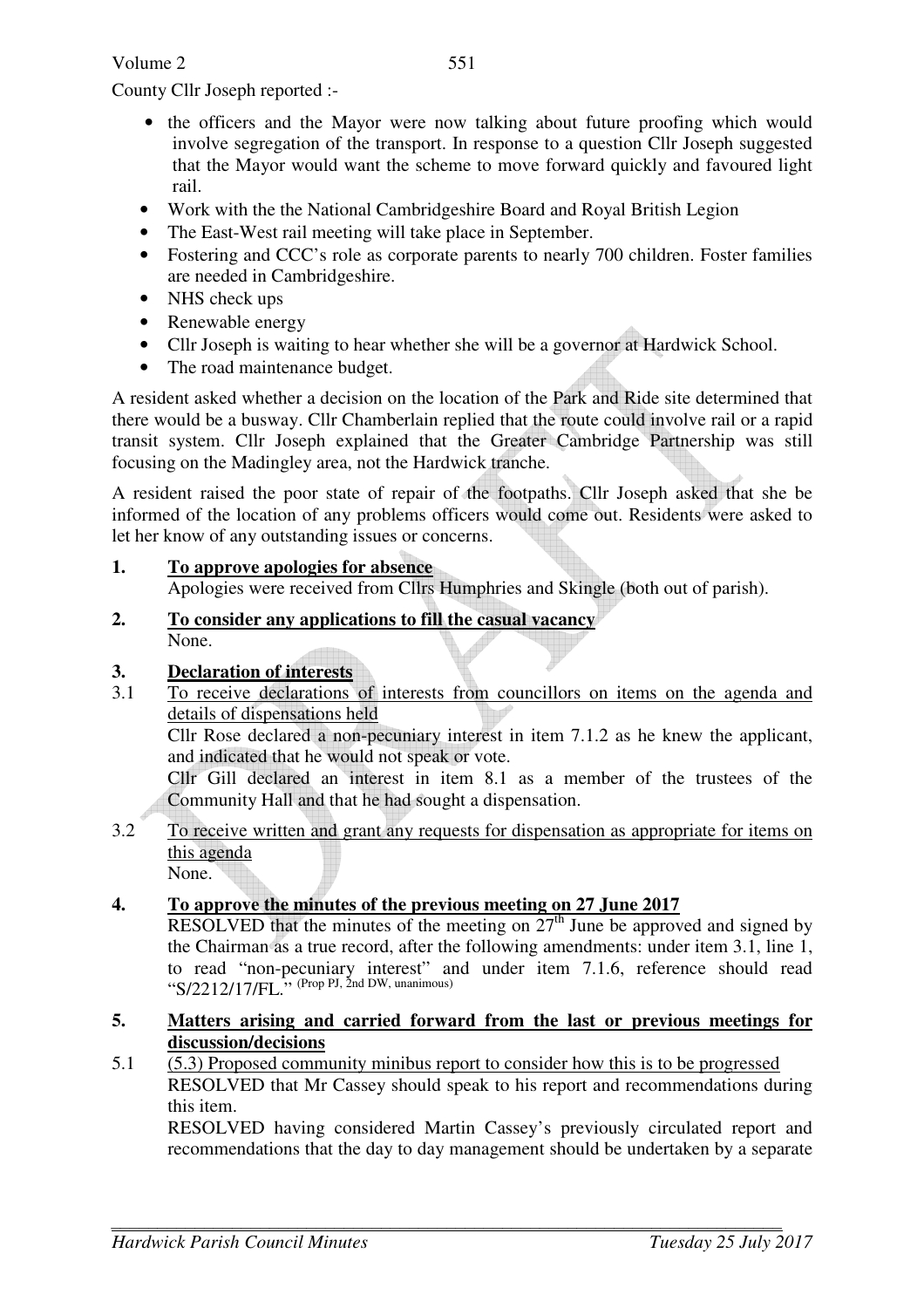not for profit organisation, to ask the Clerk to investigate the tax implications of a charity or a not for profit community interest company. (Prop SR, 2nd AG, unanimous)

RESOLVED to note that it would be necessary for the Parish Council to have an outline policy or approval on the routes and services in order for the S106 agreement to be taken forward.

RESOLVED to receive and approve the report as a whole.

RESOLVED<sup>(Prop SR, 2nd AG, unanimous)</sup> to agree the all the recommendations in the report except for 4, 5, 6 and 7, which were consequently not applicable:

- 1. Continue to support and pursue the establishment of a Community Transport Initiative (CTI) for Hardwick.
- 2. Support negotiations with the developers to secure the proposed Section 106 funding of £45,000 from Hill (Grace Crescent) and £20,000 from Circle Housing Group (St Neots Road).
- 3. Support the request for negotiations with the developers to incorporate flexibility regarding the allocation of S106 funding between Capital and Revenue costs for the CTI.
- 8. Support the establishment of a management body such as a registered charity or a 'not for profit' Community Interest Company to deliver the Community Transport service.
- 9. Appoint Cllr Humphries to assist in forming and subsequently act as trustee or Director alongside others in the alternative management body.
- 10. Task the management body with delivering a range of Community Transport services including operating one or more vehicles to transport members of Community organisations under section 19, and/or community bus services that are 'local bus services' and can carry the general public under section 22 permits.
- 11. Use the S106 funding to procure a vehicle for use by the CTI and to make the vehicle, together with the S106 operational support funding, available to the management body to facilitate delivery of the services.
- 12. Authorise and support further work to determine the nature of the management body, the appropriate size and specification of vehicle, vehicle funding arrangements and discussions with relevant organisations with a view to securing the necessary permits, licences, insurances, and other arrangements for the proper operation of the Community Transport service.

RESOLVED that the above information be conveyed to David Thompson of SCDC. (Prop SR, 2nd AG, unanimous)

- 5.2 (5.7) Report to Parish Council on outstanding invoices from football clubs RESOLVED to seek a further report from the Clerk for the September meeting, when this will be an agenda item. <sup>(Prop SR, 2nd PJ, unanimous)</sup>
- 5.3 (7.1) Planning applications to consider a procedure for late applications received RESOLVED to adopt the following policy: "PLANNING APPLICATIONS PROCEDURE FOR APPLICATIONS BETWEEN **MEETINGS**

The importance of making decisions in public is noted; however, if an application arrives requiring a decision between the meeting and a time extension has been refused by the Planning Authority, members will be invited to make individual comments to the Clerk, to whom in such circumstances the Parish Council lawfully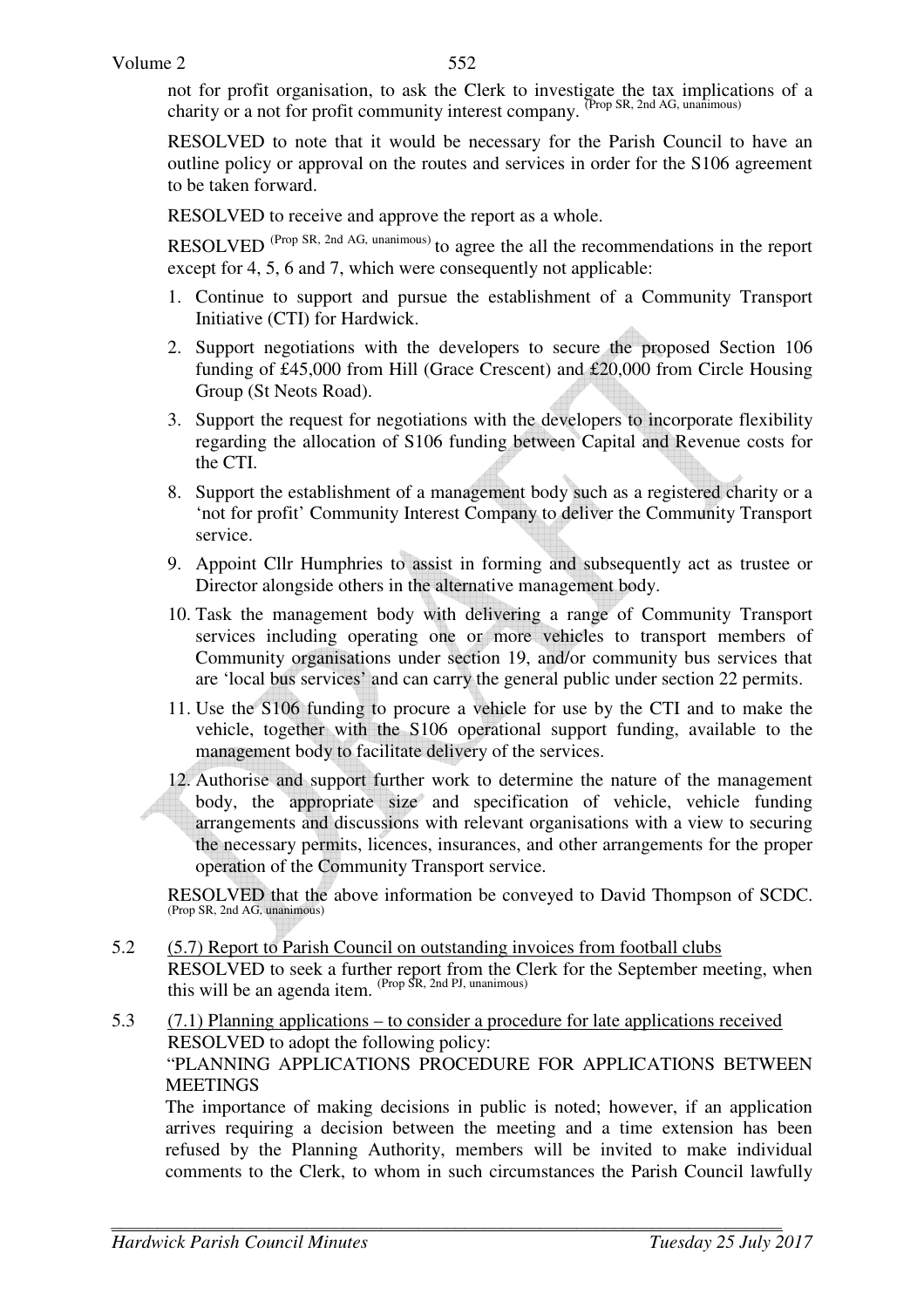delegates authority to submit the Parish Council's response to the application (S101, LGA 1972). If this policy is applied the Clerk will notify the Council of the decision at its next meeting. The Chairman may decide to convene an extra-ordinary meeting or two members may ask him to do so if they think the application should be discussed at a full Council meeting." (Prop AG, 2nd SR, unanimous)

- 5.4 (9.2) To consider quotations for the removal of concrete posts if received RESOLVED to accept the quotation from RPM for £100.00 plus VAT. (Prop SR, 2nd PJG, unanimous)
- 5.5 (9.2) Moss clearance Grenadier Walk RESOLVED to delegate to the Clerk to obtain quotations and put the work in hand. (Prop AG, 2nd PJ, unanimous)
- 5.6 (10) Hardwick Church Query whether Hardwick Parish Council is an eligible Parish Council with regard to the Localism Act S8 and whether it can give money to the Church

A response from NALC is awaited.

- **6. Correspondence/communications received**
- 6.1 Hardwick Cricket Club request for leniency over pitch fee RESOLVED, given the reduction in the number of matches being played, to reduce the fee due for the 2016 season as a one-off occurrence from £250.00 to £75.00, to be paid by the end of January 2018. (Prop AG, 2nd PJ, unanimous)
- 6.2 Consultation on the governance of Cambridgeshire Fire & Rescue Service and Cambridgeshire Constabulary

RESOLVED that members should respond as individuals.

County Cllr Joseph was invited to speak. She indicated that the County Council favoured Option 2, whereby the Police and Crime Commissioner sits on the board of the Fire Authority as a representative but does not take control.

### **7. Planning Applications and Decision notices and tree works applications**

- 7.1 Planning applications received since the last meeting
- 7.1.1 S/2289/17/FL 22 Sudeley Grove Side extension to garage RESOLVED that the Parish Council supports the application. (Prop PJ, 2nd AG, unanimous)
- 7.1.2 S/2321/17/FL 18 Hall Drive Single storey front and rear extension
	- Cllr Rose, having previously declared an interest, sat back and did not take part in the discussion.

RESOLVED that the Parish Council has no recommendation. (Prop AG, 2nd PJ, carried with 1) abstention)

- 7.1.3 S/2342/17/FL Workshop rear of 303 St Neots Road To convert the existing commercial unit to a two bed bungalow RESOLVED that the Parish Council has no recommendation but to comment that there does not appear to be any access or parking on the plans. (Prop AG, 2nd PJ, unanimous)
- 7.1.4 S/2212/17/FL 11 Pershore Road Proposed two storey extension to the side of the property with a single storey extension to the rear RESOLVED that the Parish Council has no recommendation. (Prop AG, 2nd PJ, unanimous)
- 7.2 SCDC Decision Notices Details of planning permissions granted by SCDC or refusal notices since the last meeting can be viewed on the SCDC Planning Portal at http://plan.scambs.gov.uk/.
- 7.2.1 S/1648/17/FL 50 Hall Drive Single storey side extension, two storey rear extension and conversion of garage – Permission granted.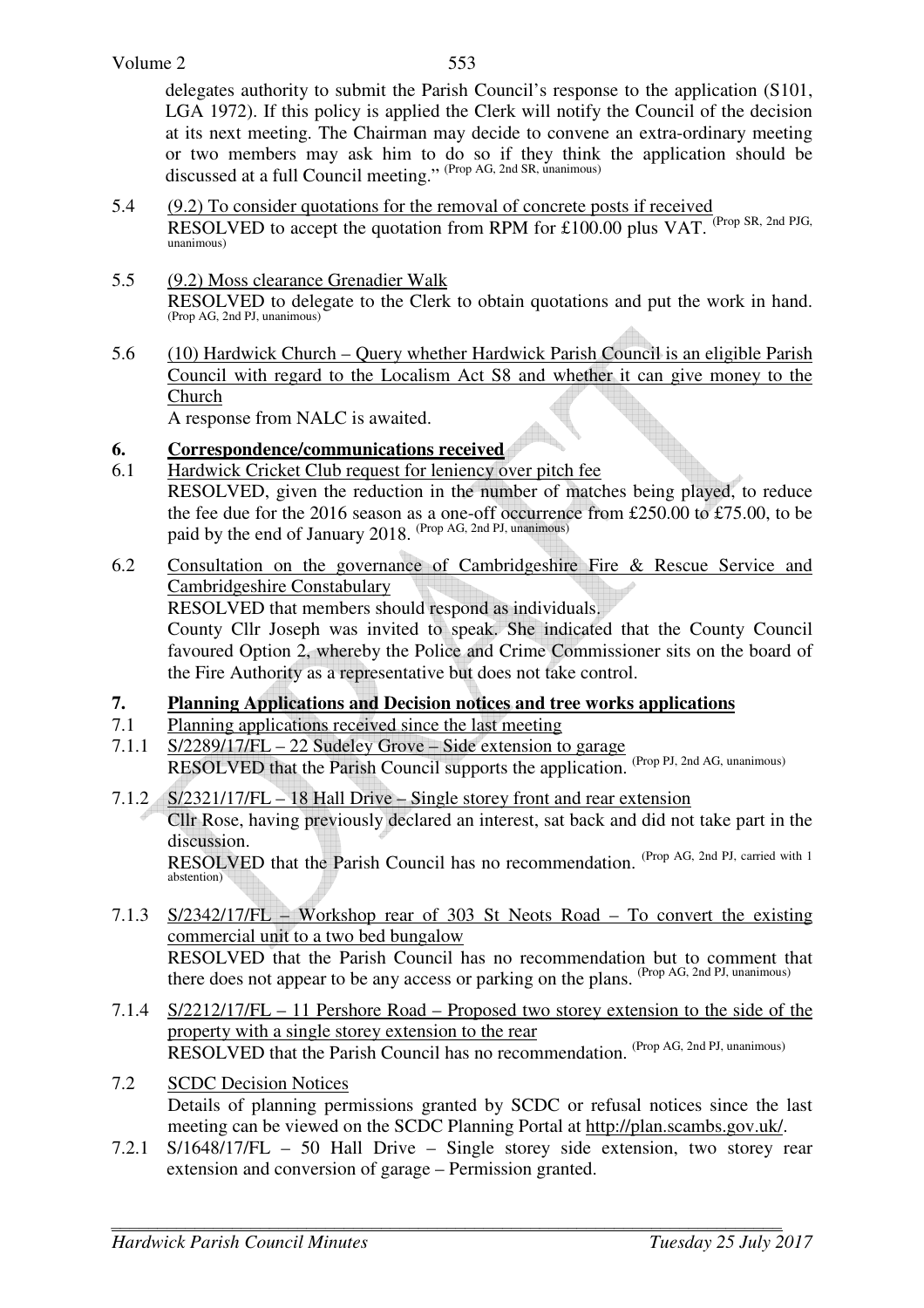Noted.

- 7.2.2 S/1704/17/FL 23 Laxton Avenue Two storey side extension and single storey rear extension to dwelling - Permission granted. Noted.
- 7.3 Tree Works
	- None.

RESOLVED to check the position with regards to regarding the branch which had fallen across the path in woodland between Sudeley Grove and Ashmead Drive. The branch had been removed but the damaged tree remained.

# **8. Members reports and items for information only**<br>**8.1** New Housing Developments and Planning Obligation

- New Housing Developments and Planning Obligations
	- Cllr Rose reported that he had attended a meeting with Martin Cassey, the Chairman, District Councillor and County Councillor prior to a meeting with Heidi Allen MP on Friday, to progress the case for additional healthcare provision in the village. Cllr Chamberlain sought an indication as to whether the Parish Council would be prepared to fund costs estimated to be between £25,000 and £60,000 per annum. The Parish Council explained that it would first need to know the requirement and the number of residents who would want this. It was acknowledged that there had been a great deal of support for health facilities shown by the Village Plan responses, suggesting that the village was in favour of the proposal. The Parish Council reiterated that if additional funding was required, this would have to be quantified and looked at and put to the Parish Council, but in the absence of firm information it was not possible to give any commitment.
- 8.1.1 David Thompson, SCDC effect of Supreme Court judgement and Planning Committee meeting

 RESOLVED having considered the email from David Thompson explaining the need for another SCDC Planning Committee meeting following the recent Supreme Court judgement that the Parish Council supports both the Grace Crescent and St Neots Road applications on the same basis as previously. (Prop AG, 2nd PJ, unanimous)

RESOLVED that Cllr Gill will attend the Planning Committee meeting and will notify SCDC accordingly.

8.0.1 Report on A428 Local Liaison Forum meeting held on 17 July Cllr Joslin's previously circulated report was taken as read.

## **9. Finance, procedure and risk assessment**

9.1 To consider any quotes for urgent work required because of risk and Clerk's use of delegated powers

RESOLVED to note the following:

 (9.1) Quotes for urgent work tree branch between Ashmead Drive and Sudeley Grove – the Clerk used her delegated powers to contract Oakes tree surgery to dispose of the fallen branch.

(9.2) The Clerk accepted a quote for the repairs to the play equipment £1690.00 and asked them to clean off the bird droppings at St Mary's play area at no cost to the Council.

- 9.2 To receive play areas and skate park inspection reports RESOLVED to receive the report on the skate park.
- 9.3 To receive the financial report and approve the payment of bills RESOLVED that the payments as listed in the finance report should be paid, plus Herts and Cambs Ground Maintenance (Grass cutting) £282.00. (Prop SR, 2nd PJ, unanimous)